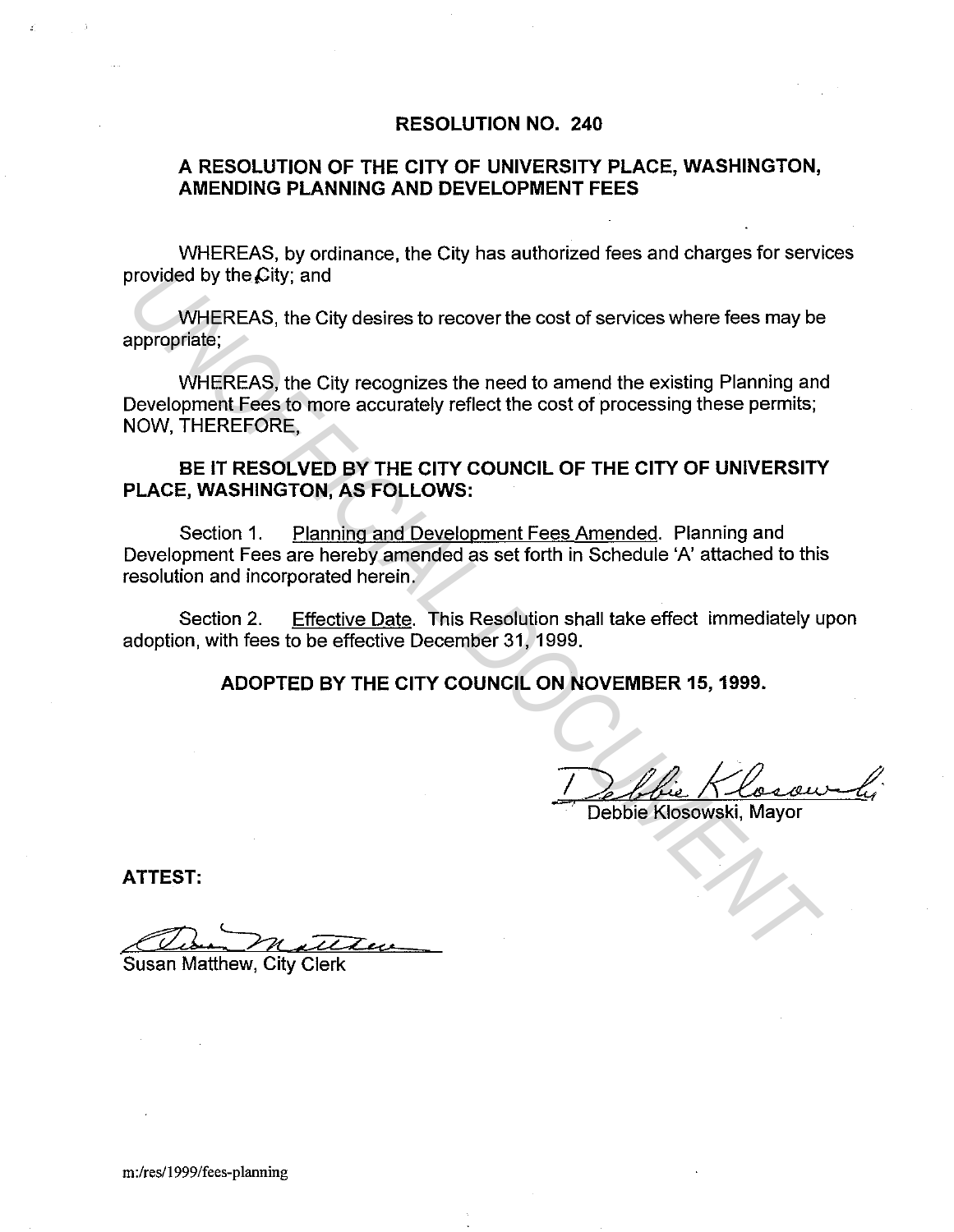### **SCHEDULE 'A'**

# **PLANNING & DEVELOPMENT FEES**

#### **PLATS & BOUNDARIES**

#### **Flat Fees**  Binding Site Plans Short Plats Short Plat Amendment Boundary Line Adjustments Lot Combinations **Base Fees (+\$40/hour over 10 hours + Consultant Costs, if any)**  Preliminary Plats  $<$  10 acres 10 to 50 acres > 50 acres Plat Amendments Minor Major Final Plats Plat Alterations Without Hearing With Hearing **LAND USE PERMITS Flat Fees**  Variances Major Minor Administrative Use Permits Garages Home Occupations \$1,400 1,500 900 500 250 \$3,600 3,600 3,600 \$500 2,600 \$1,000 Plus \$30/lot \$300 \$2,600 \$1,600 800 \$250 100 **PLATS & BOUNDARIES**<br>
Flat Fees<br>
Singing Ste Pians<br>
Short Plats<br>
Short Plats<br>
Short Plats<br>
Short Plats<br>
Excess (+54A0/hour over 10 hours + Consultant Costs, if any)<br>
Preliminary Plats<br>
C-10 acres<br>
- 50 acres<br>
- 50 acres<br>
P

**Telecommunications** 

500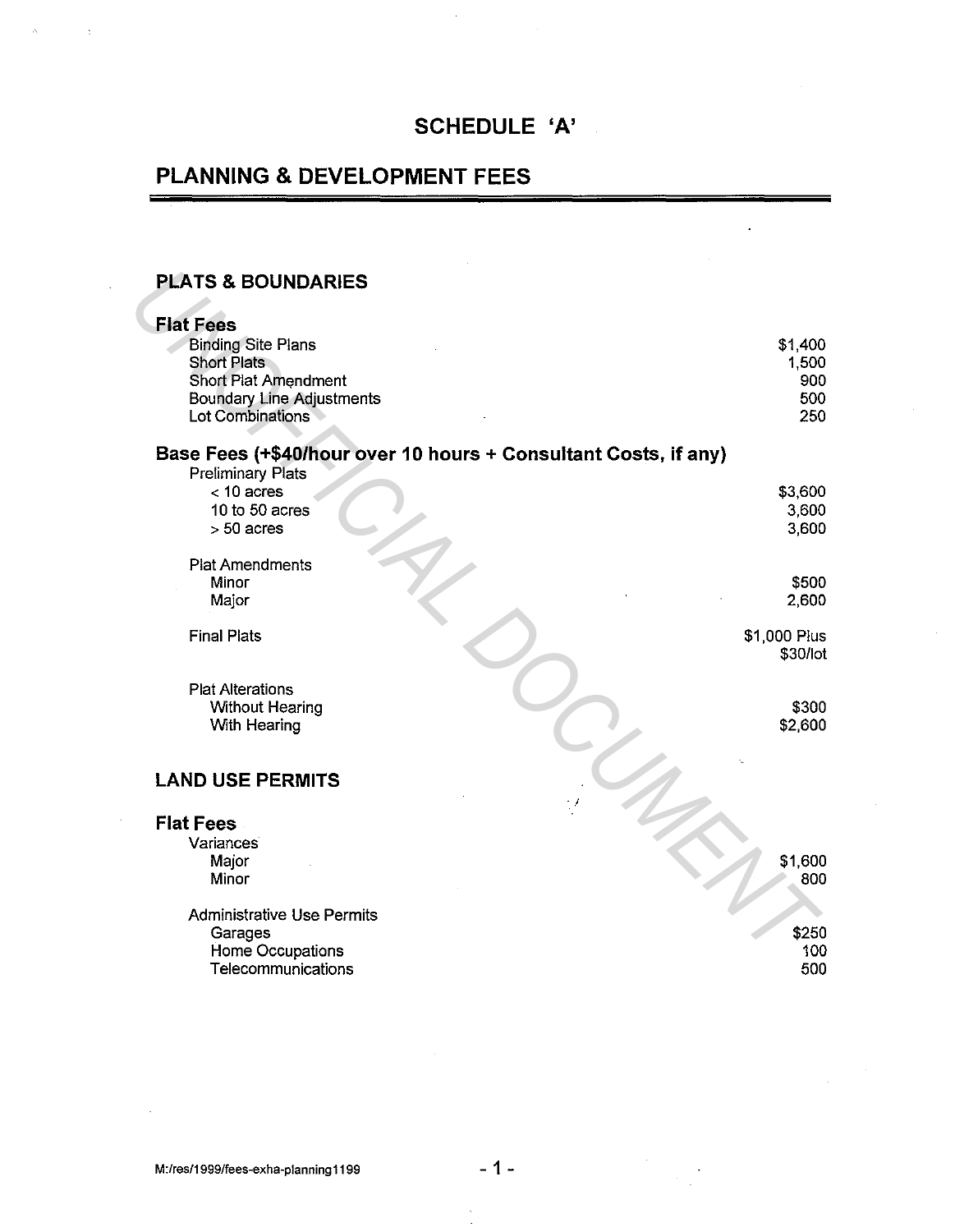## **QUASI JUDICIAL PERMITS**

### **Base Fees (+\$40/hour over 10 hours+ Consultant Costs, if any)**

| <b>Planned Development Districts</b><br>$<$ 10 acres                              | \$3,600 |
|-----------------------------------------------------------------------------------|---------|
| 10 to 50 acres                                                                    | 3,600   |
| $> 50$ acres                                                                      | 3,600   |
|                                                                                   |         |
| <b>Conditional Use Permits</b>                                                    |         |
| $<$ 10 acres                                                                      | \$3,600 |
| 10 to 50 acres                                                                    | 3,600   |
| $> 50$ acres                                                                      | 3,600   |
|                                                                                   |         |
| Nonconforming Use Permits                                                         |         |
| $< 10$ acres                                                                      | \$3,600 |
| 10 to 50 acres                                                                    | 3,600   |
| $> 50$ acres                                                                      | 3,600   |
|                                                                                   |         |
| Amendments                                                                        |         |
| Major                                                                             | \$3,600 |
| Minor                                                                             | 500     |
| Note: - 1/2 fee is charged when a land use permit is combined with a subdivision. |         |
|                                                                                   |         |
|                                                                                   |         |
| <b>SHORELINE PERMITS</b>                                                          |         |
|                                                                                   |         |
| <b>Flat Fees</b>                                                                  |         |
| Revision                                                                          | \$450   |
|                                                                                   |         |
| Base Fees (+\$40/hour over 10 hours + Consultant Costs, if any)                   |         |
| <b>Substantial Development</b>                                                    |         |
| < 10,000                                                                          | \$3,600 |
| $10,000 - 100,000$                                                                | 3,600   |
| 100,000 - 250,000                                                                 | 3,600   |
| 250,000 - 500,000                                                                 | 3,600   |
| $500,000 - 1,000,000$                                                             | 3,600   |
| >1,000,000                                                                        | 3,600   |
|                                                                                   |         |
| <b>Conditional Use</b>                                                            | 3,600   |
| Variance                                                                          | 3,600   |
| <b>Unclassified Use</b>                                                           | 3,600   |
| NOTE: 1/2 fee is charged when a Shoreline Permit is combined with a Subdivision   |         |

#### **SHORELINE PERMITS**

### **Flat Fees**

| Revision                                                                                  |  | \$450   |  |
|-------------------------------------------------------------------------------------------|--|---------|--|
| Base Fees (+\$40/hour over 10 hours + Consultant Costs, if any)                           |  |         |  |
| <b>Substantial Development</b>                                                            |  |         |  |
| $<$ 10,000                                                                                |  | \$3,600 |  |
| $10,000 - 100,000$                                                                        |  | 3,600   |  |
| $100,000 - 250,000$                                                                       |  | 3,600   |  |
| 250,000 - 500,000                                                                         |  | 3,600   |  |
| $500,000 - 1,000,000$                                                                     |  | 3,600   |  |
| >1,000,000                                                                                |  | 3,600   |  |
| <b>Conditional Use</b>                                                                    |  | 3,600   |  |
| Variance                                                                                  |  | 3,600   |  |
| Unclassified Use                                                                          |  | 3,600   |  |
| NOTE: $\frac{1}{2}$ fee is charged when a Shoreline Permit is combined with a Subdivision |  |         |  |

### **ENVIRONMENTAL**

#### **Flat Fees**

| Environmental Checklist |  |
|-------------------------|--|
| Expanded Checklist      |  |

\$500 700

#### . **Base Fees (+\$40/hour over 10 hours+ Consultant Costs, if any)**   $EIS$  \$400 +

Consultant Cost